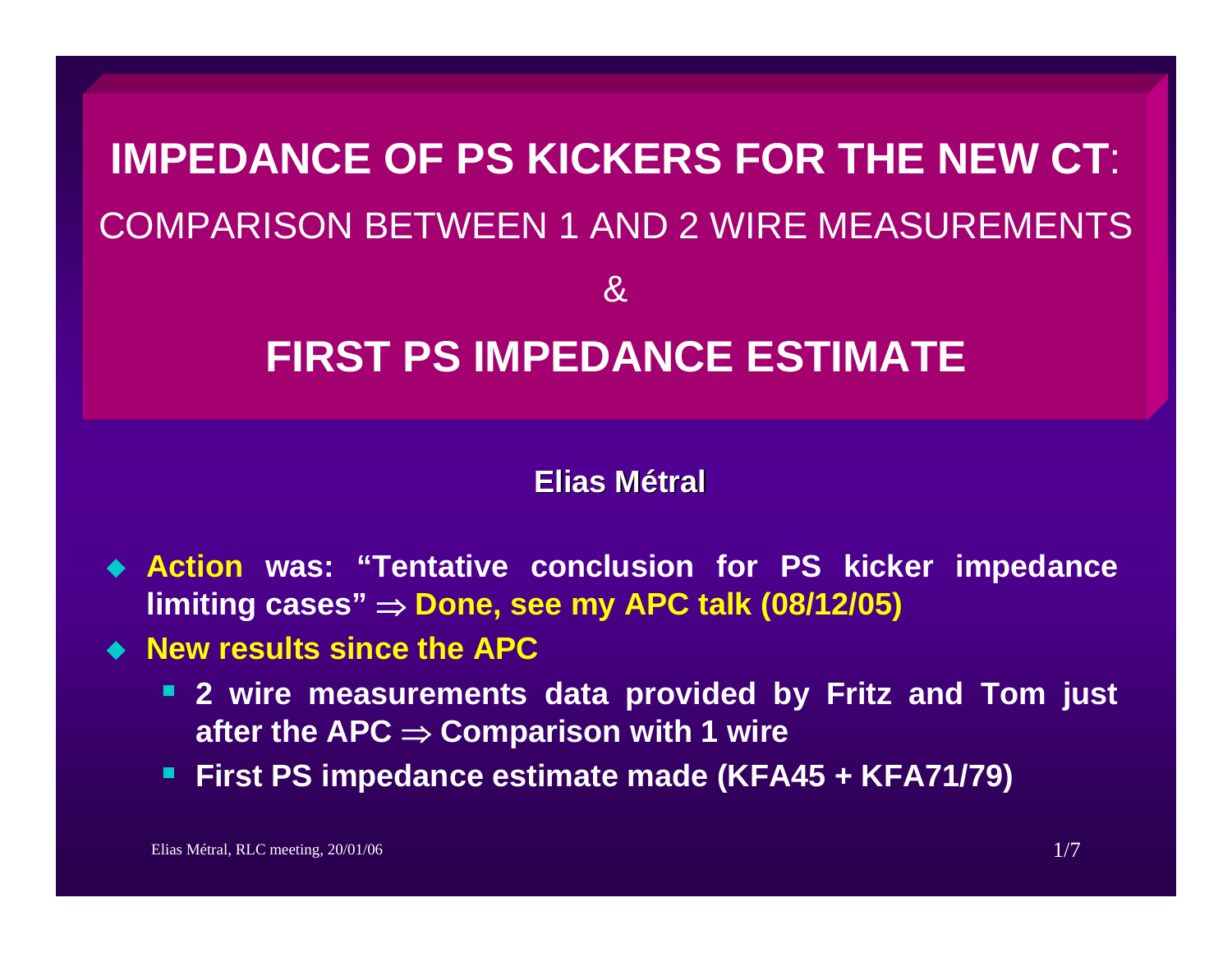#### **Kicker 1 î Measured horizontal + vertical driving impedances**

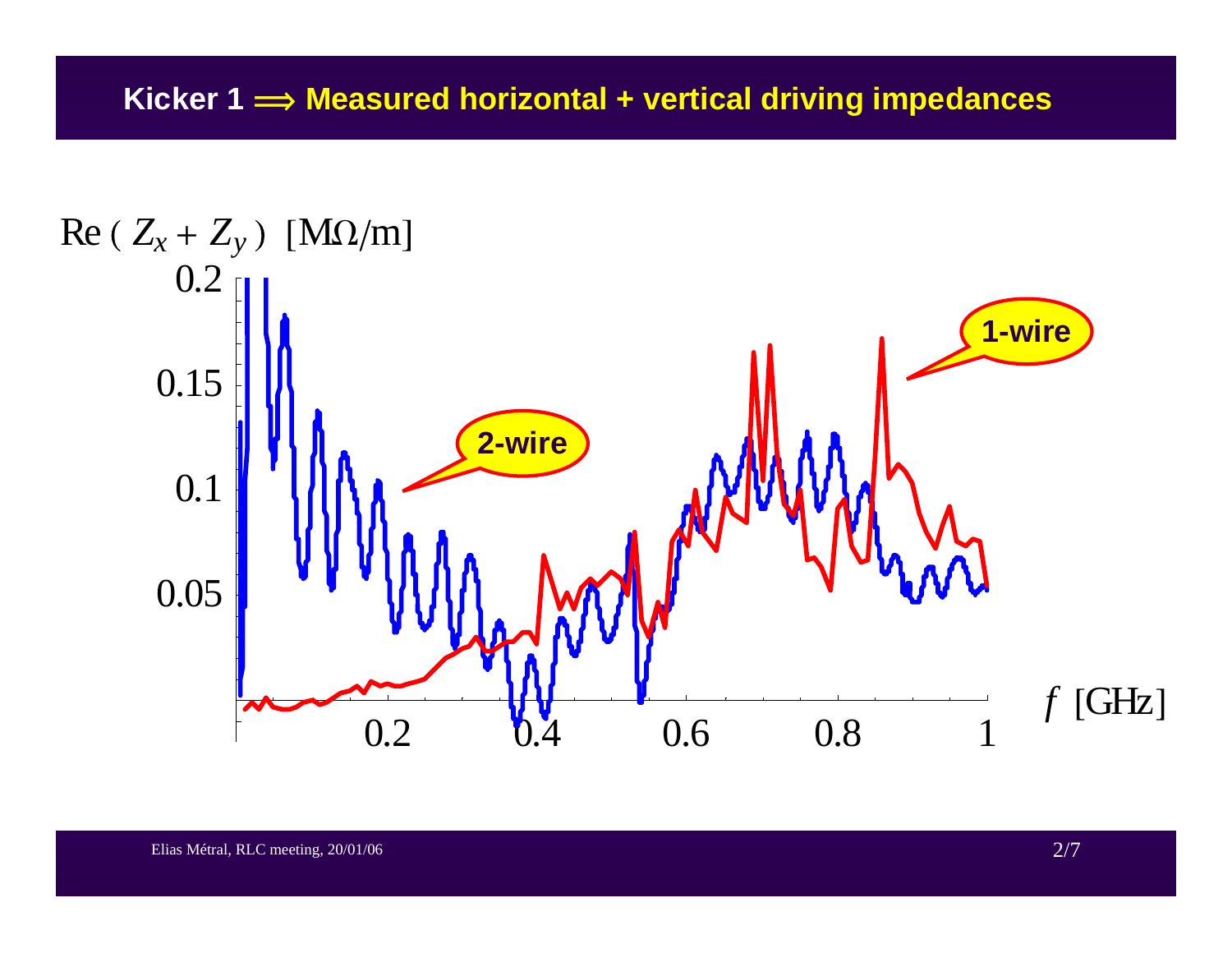## **Kicker 1 î The sum of the imaginary parts is much larger with the 2 wires (only shown here)**

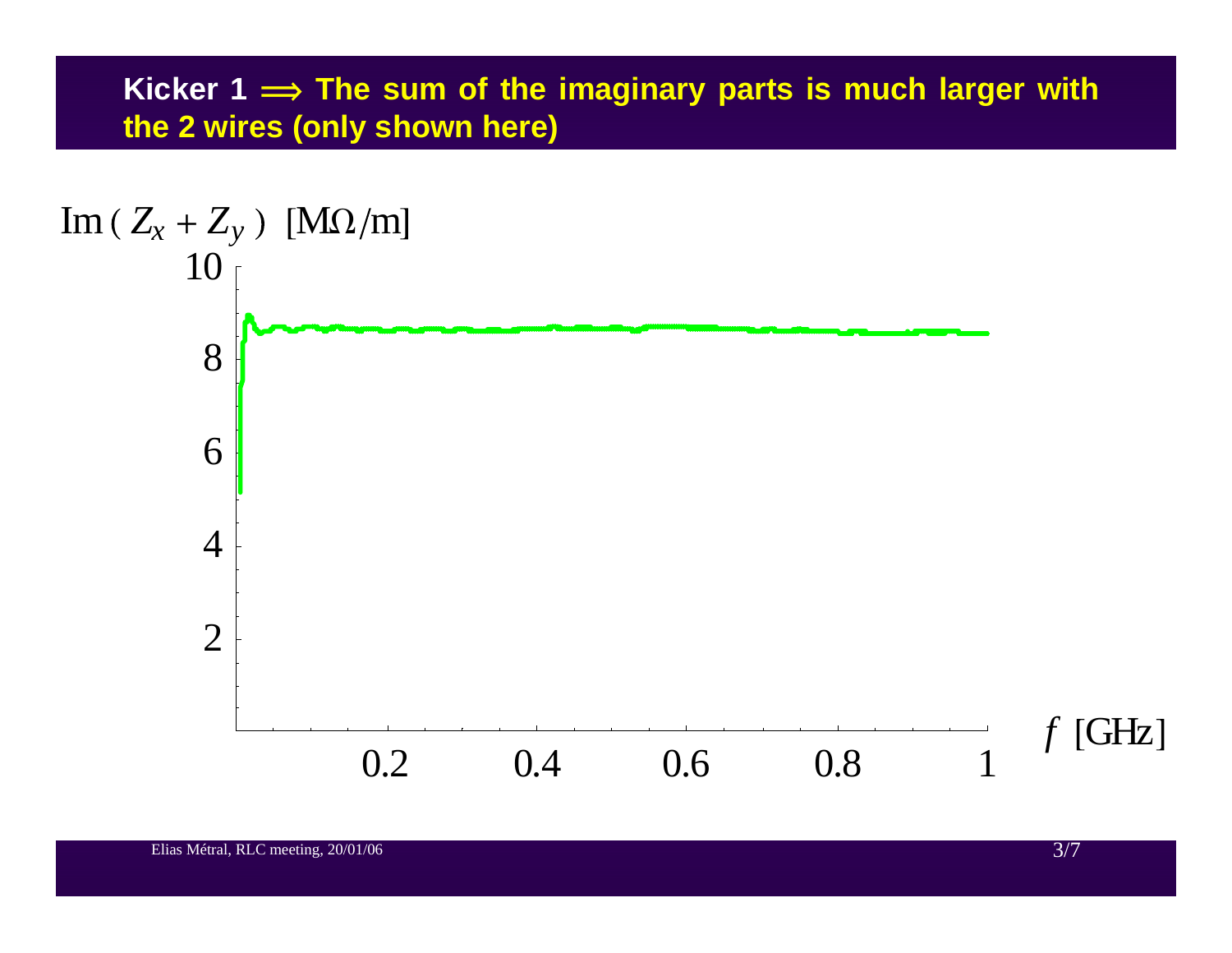#### **Kicker 2 î Measured horizontal + vertical driving impedances**

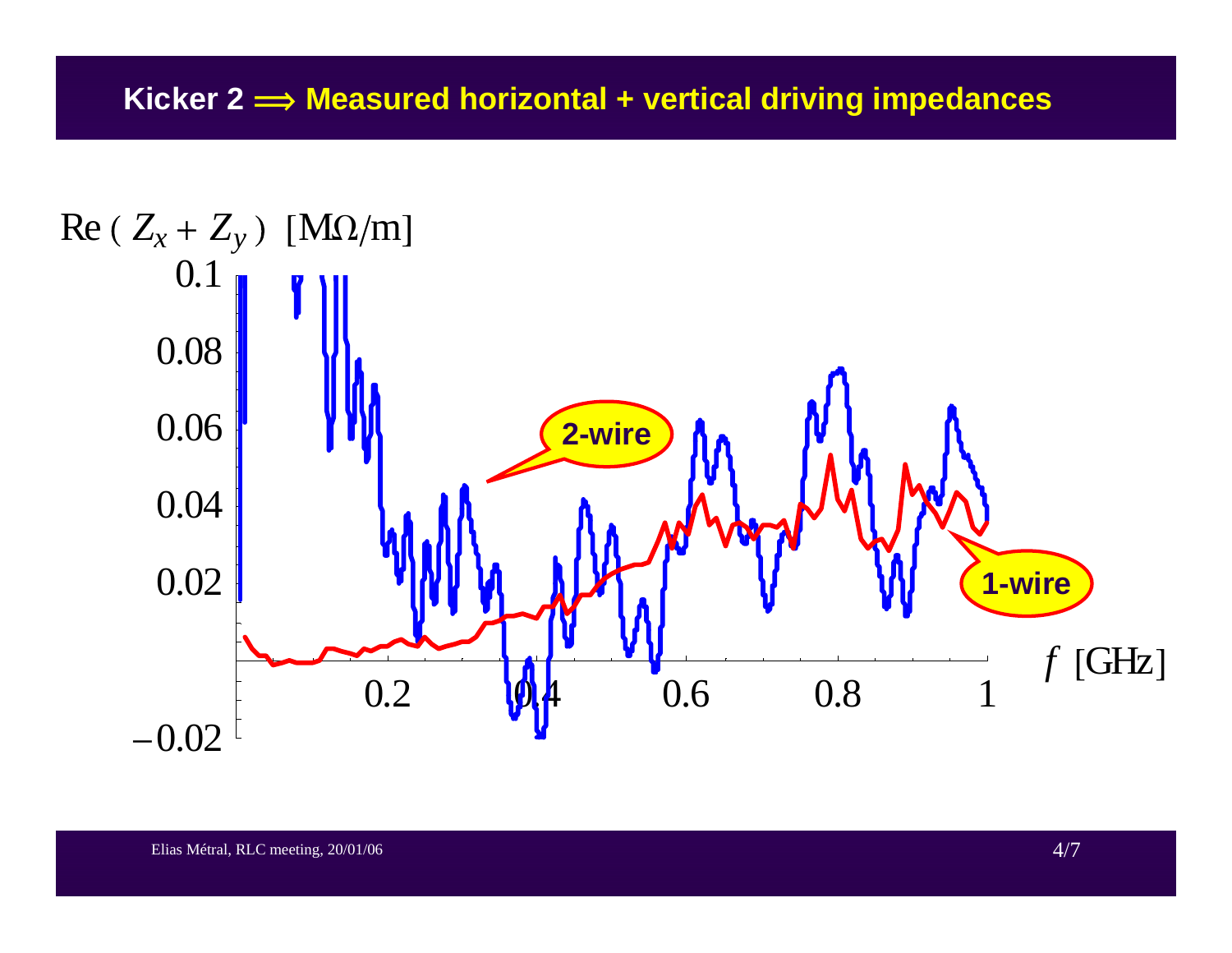## **Kicker 2 î The sum of the imaginary parts is much larger with the 2 wires (only shown here)**

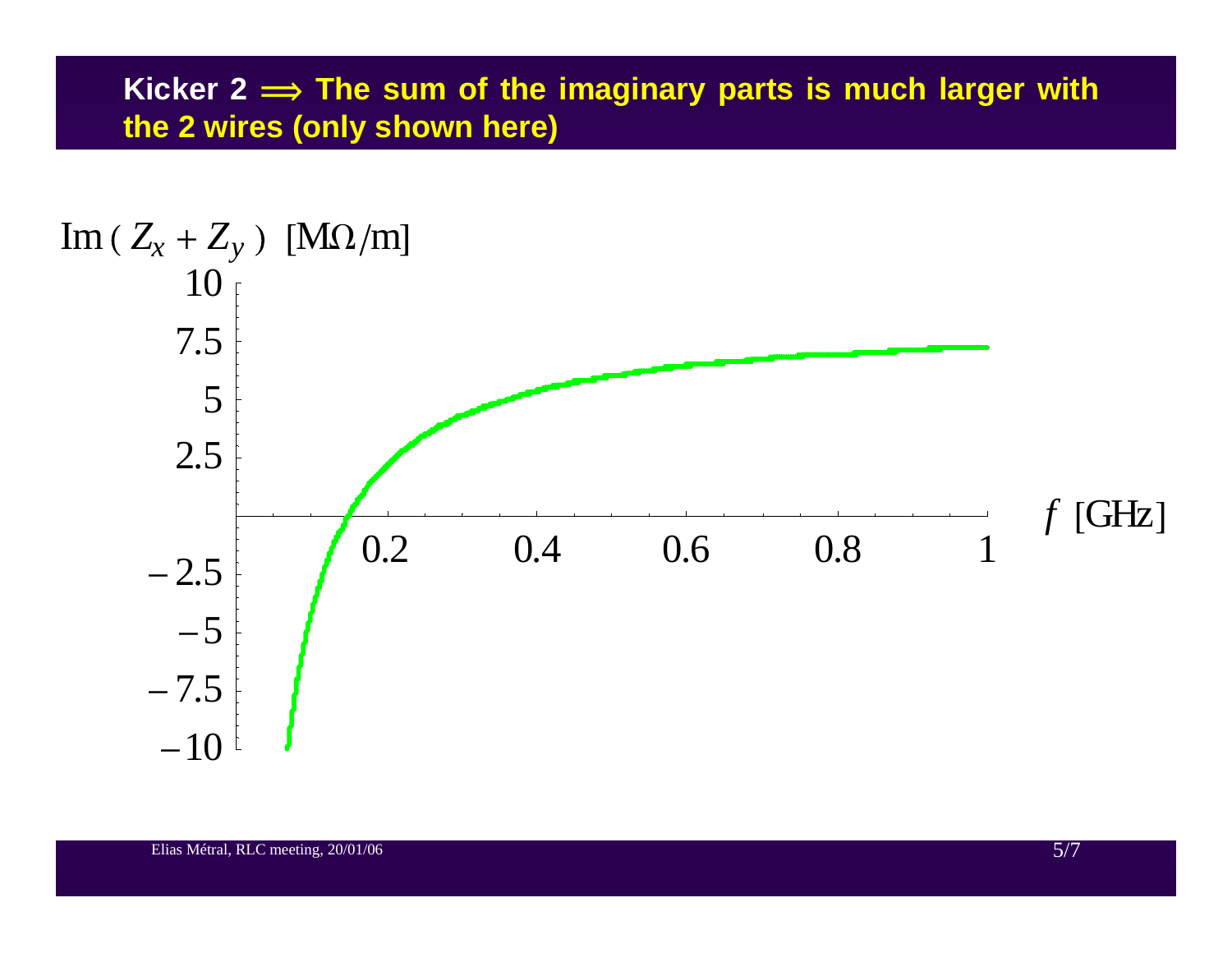### **First PS impedance estimate with KFA45 and KFA71/79**



Elias Métral, RLC meeting, 20/01/06 6/7